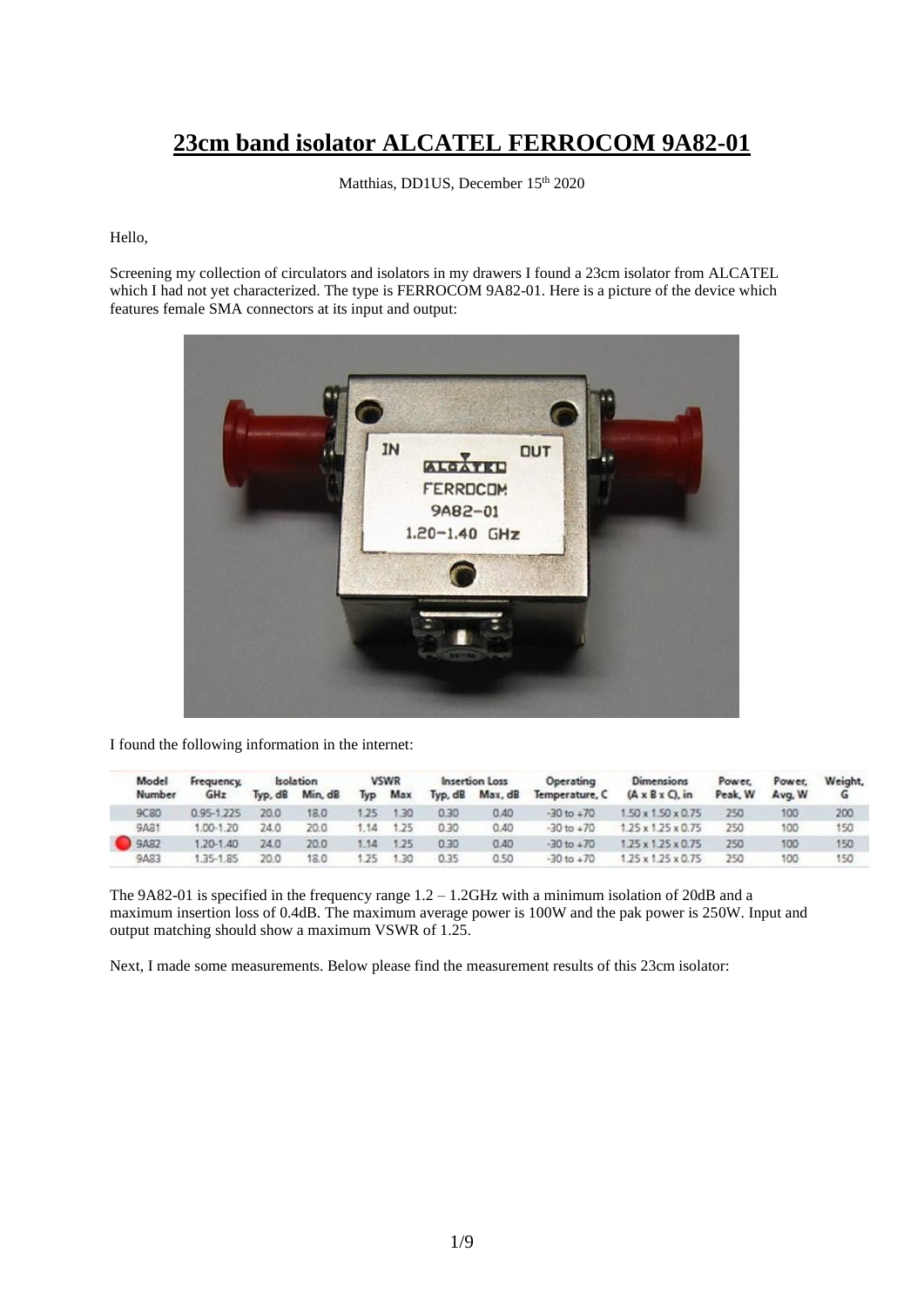

S11 input matching: return loss 30.5dB@1240MHz, 33.5dB@1270MHz, 32.0dB@1296MHz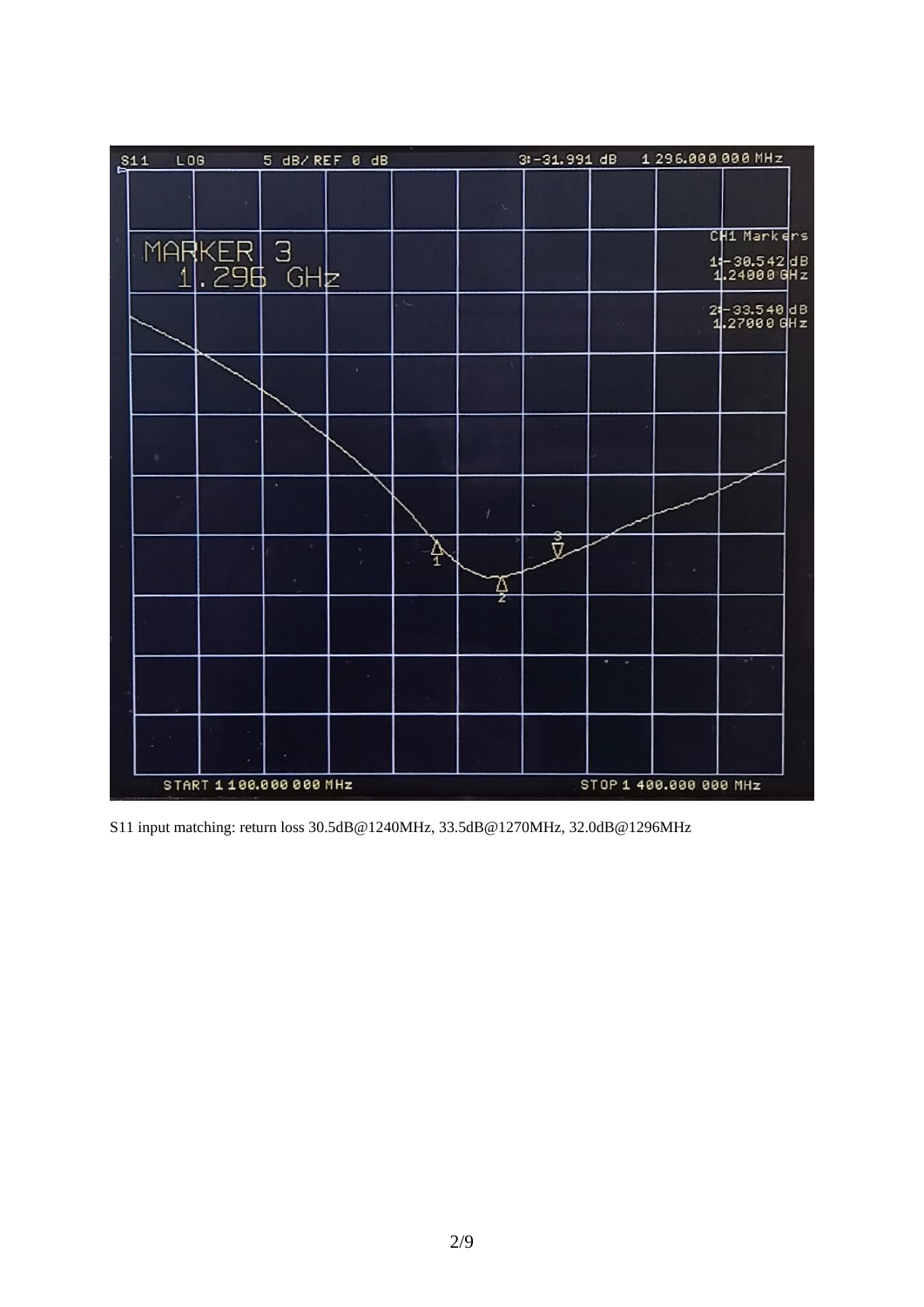

S11 input matching: SWR 1.06@1240MHz, 1.04@1270MHz, 1.05@1296MHz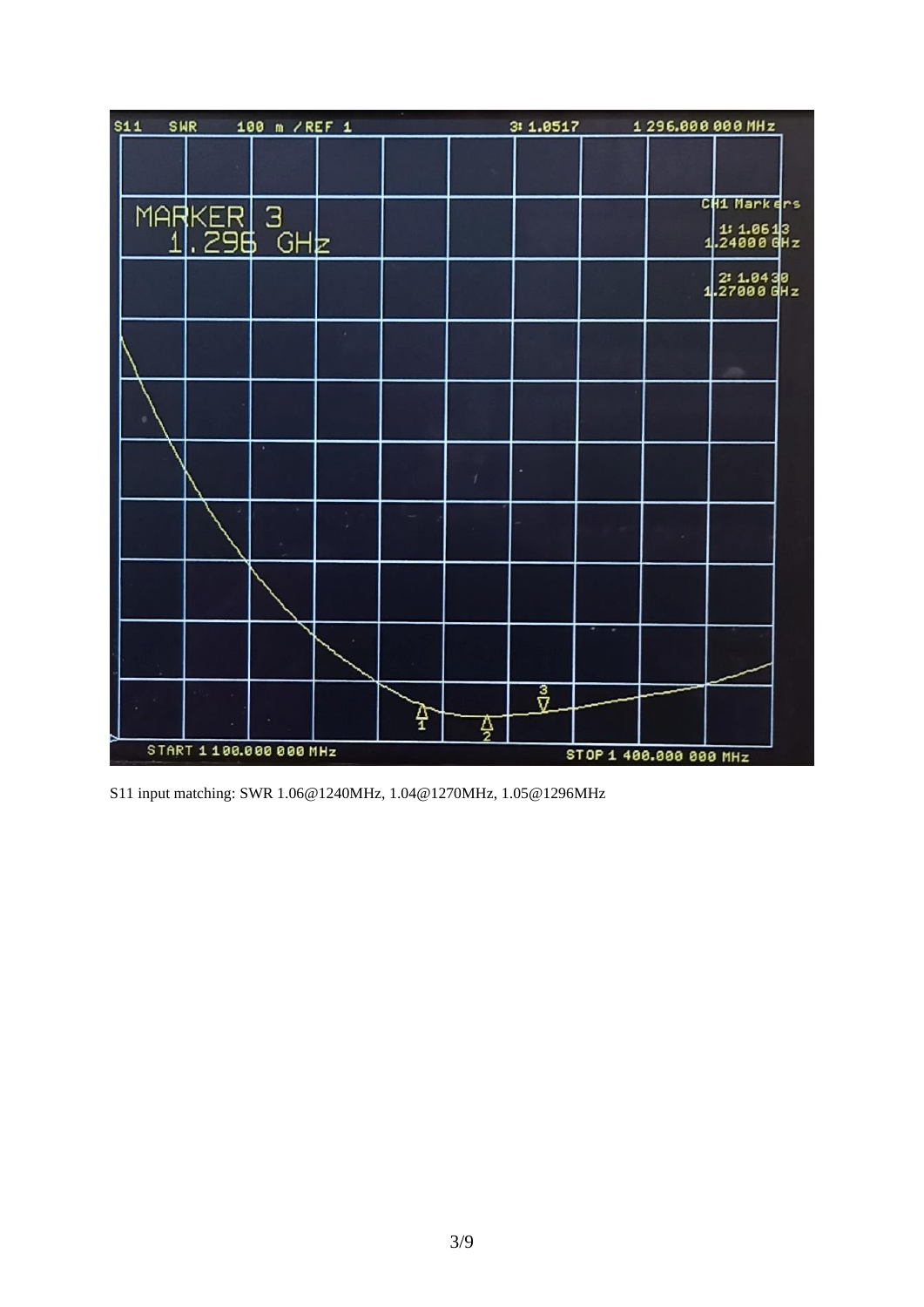

S11 input matching: Smith Chart looks almost perfect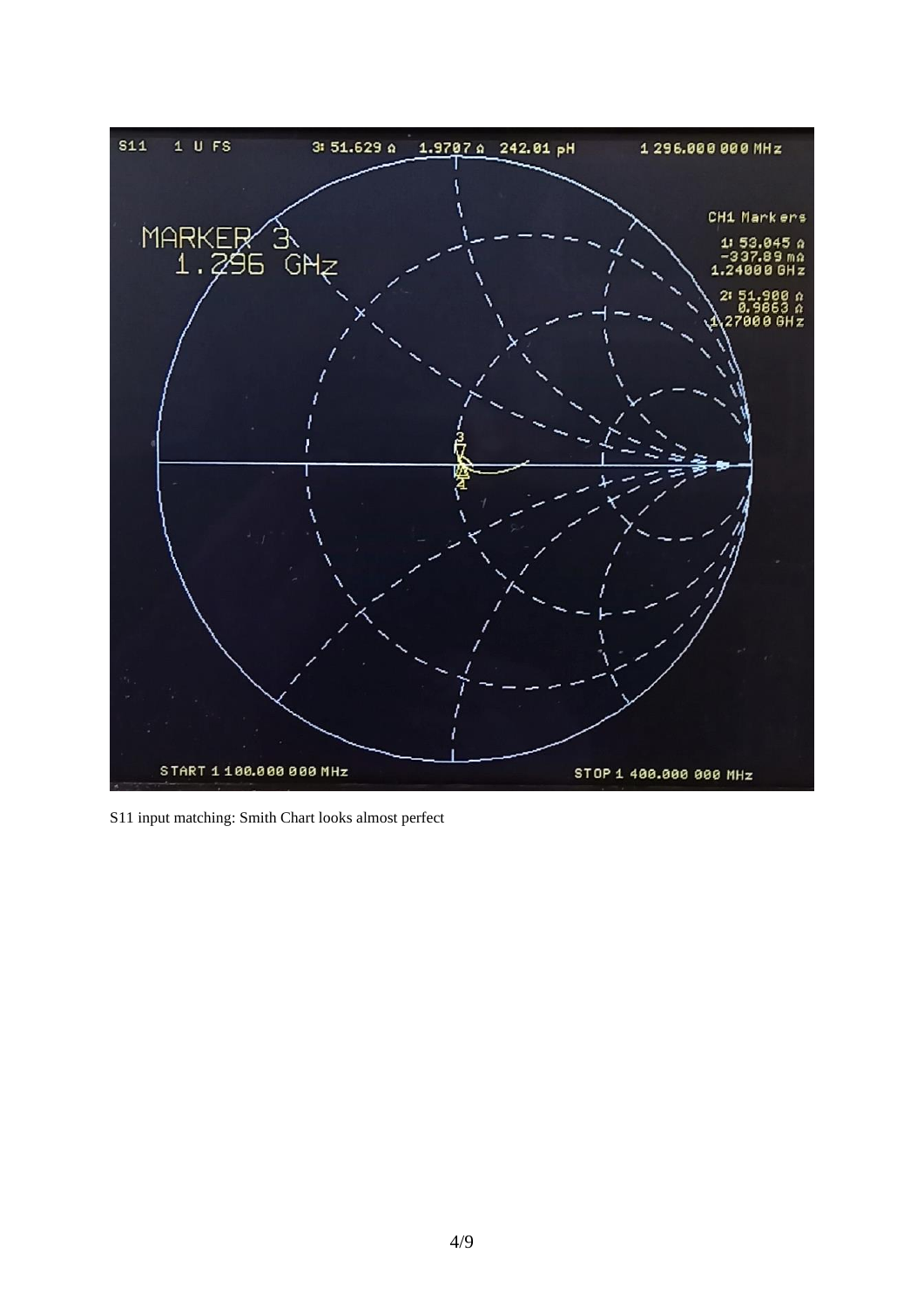

S12 isolation: 29.5dB@1240MHz, 34.8dB@1270MHz, 40.2dB@1296MHz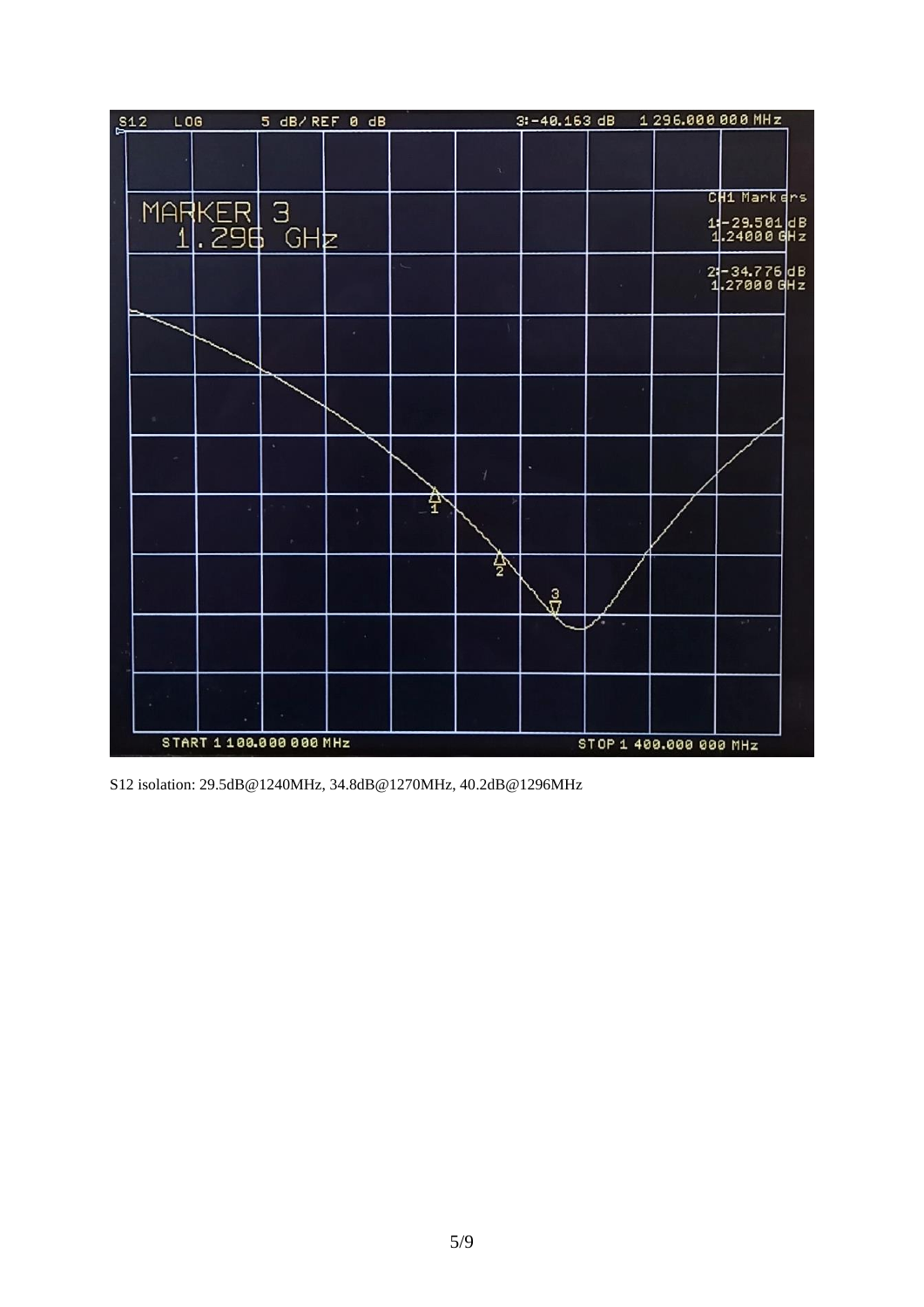| \$21 | L06                   | .1 dB/REF 0 dB |   |   | $3: -20100$ dB |   | 1 296.000 000 MHz |                                              |
|------|-----------------------|----------------|---|---|----------------|---|-------------------|----------------------------------------------|
|      |                       |                |   |   |                |   |                   |                                              |
|      | MARKER 3<br>1,296 GHz |                |   |   | ᅹ              |   |                   | CH1 Markers<br>1: -. 19300 dB<br>1.24000 GHz |
|      |                       | ∼₩∼<br>W       | ř | 쁄 |                | v |                   | 24- 18870 dB<br>NI 2700 0 GHz                |
|      |                       |                |   |   |                |   |                   |                                              |
|      |                       |                |   |   |                |   |                   |                                              |
|      |                       |                |   |   |                |   |                   |                                              |
|      |                       |                |   |   |                |   |                   |                                              |
|      |                       |                |   |   |                |   |                   |                                              |
|      |                       |                |   |   |                |   |                   |                                              |
|      |                       |                |   |   |                |   |                   |                                              |

S21 forward transmission: insertion loss 0.19dB@1240MHz, 0.19dB@1270MHz, 0.20dB@1296MHz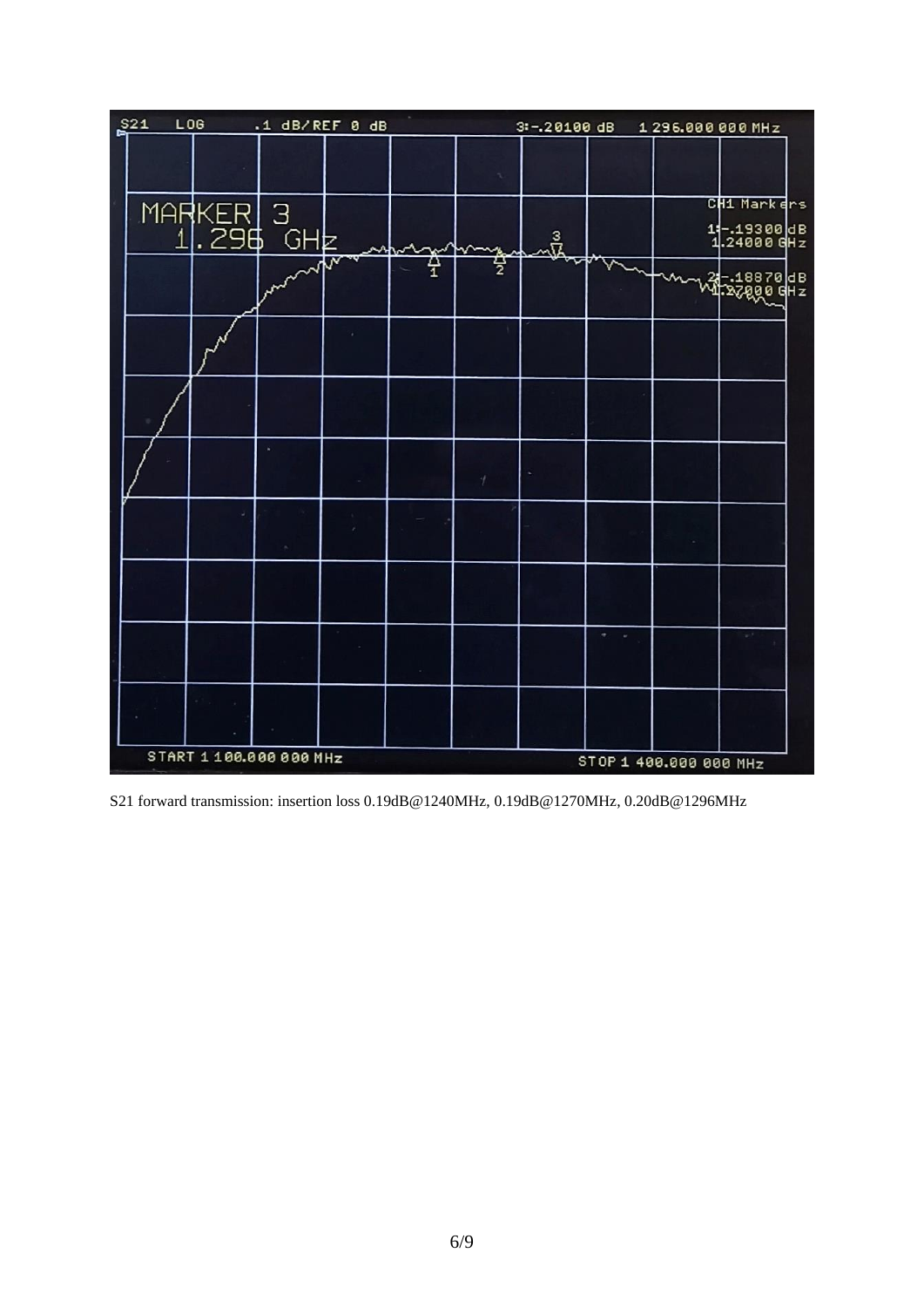

S22 output matching: return loss 42dB@1240MHz, 37.5dB@1270MHz, 33.4dB@1296MHz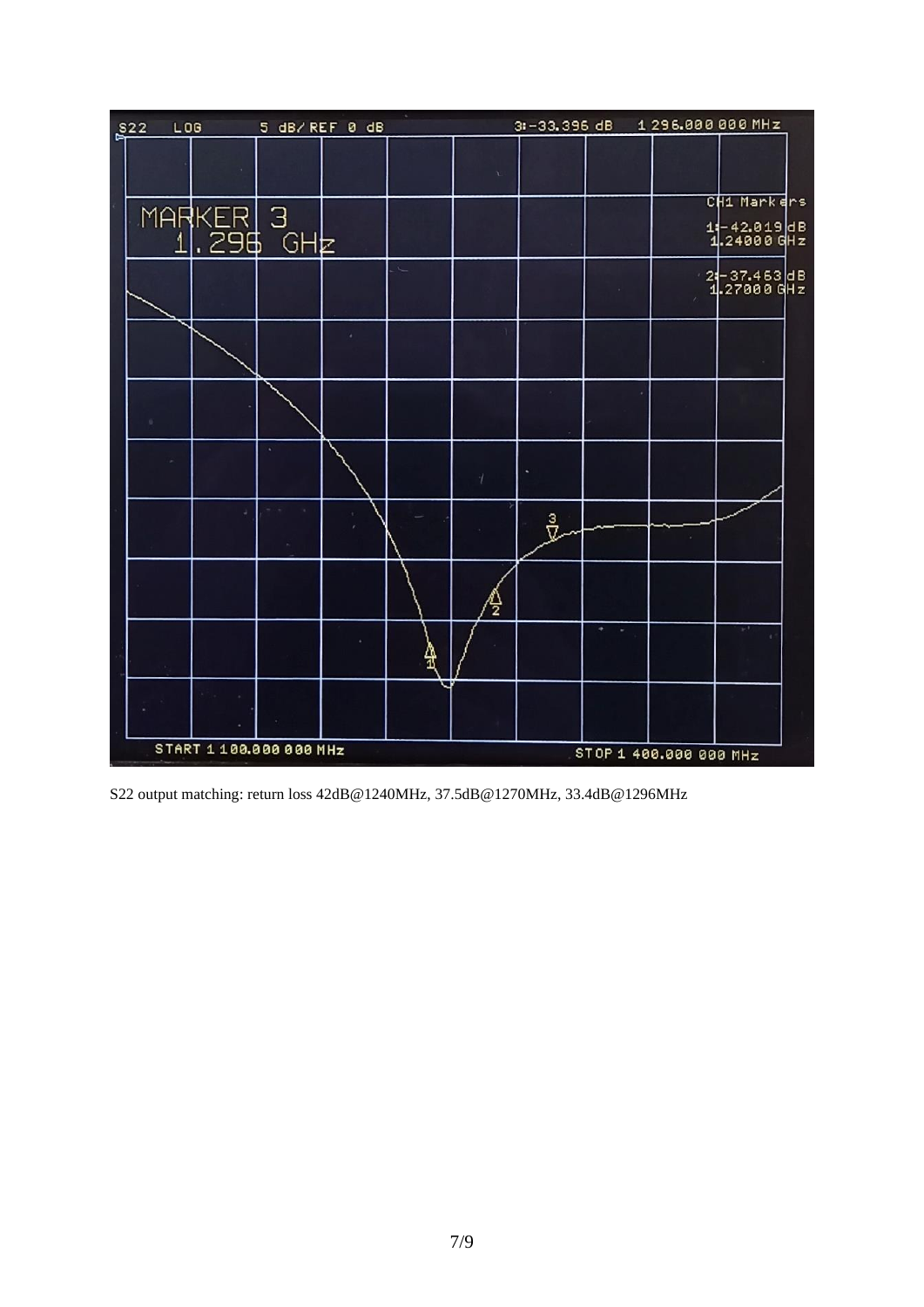|   |                       |                          |   |  | CH1 Markers                |
|---|-----------------------|--------------------------|---|--|----------------------------|
|   |                       |                          |   |  | $1.24000$ GHz              |
|   |                       |                          |   |  | $2: 1.0271$<br>1.27000 GHz |
|   |                       |                          |   |  |                            |
|   |                       |                          |   |  |                            |
| × |                       | $\overline{\mathcal{X}}$ |   |  |                            |
|   |                       |                          |   |  |                            |
|   |                       |                          |   |  |                            |
|   |                       |                          |   |  | p.)                        |
|   | 좝                     | Δ                        | ů |  |                            |
|   | MARKER 3<br>1.296 GHz |                          |   |  |                            |

S22 output matching: SWR 1.02@1240MHz, 1.03@1270MHz, 1.04@1296MHz